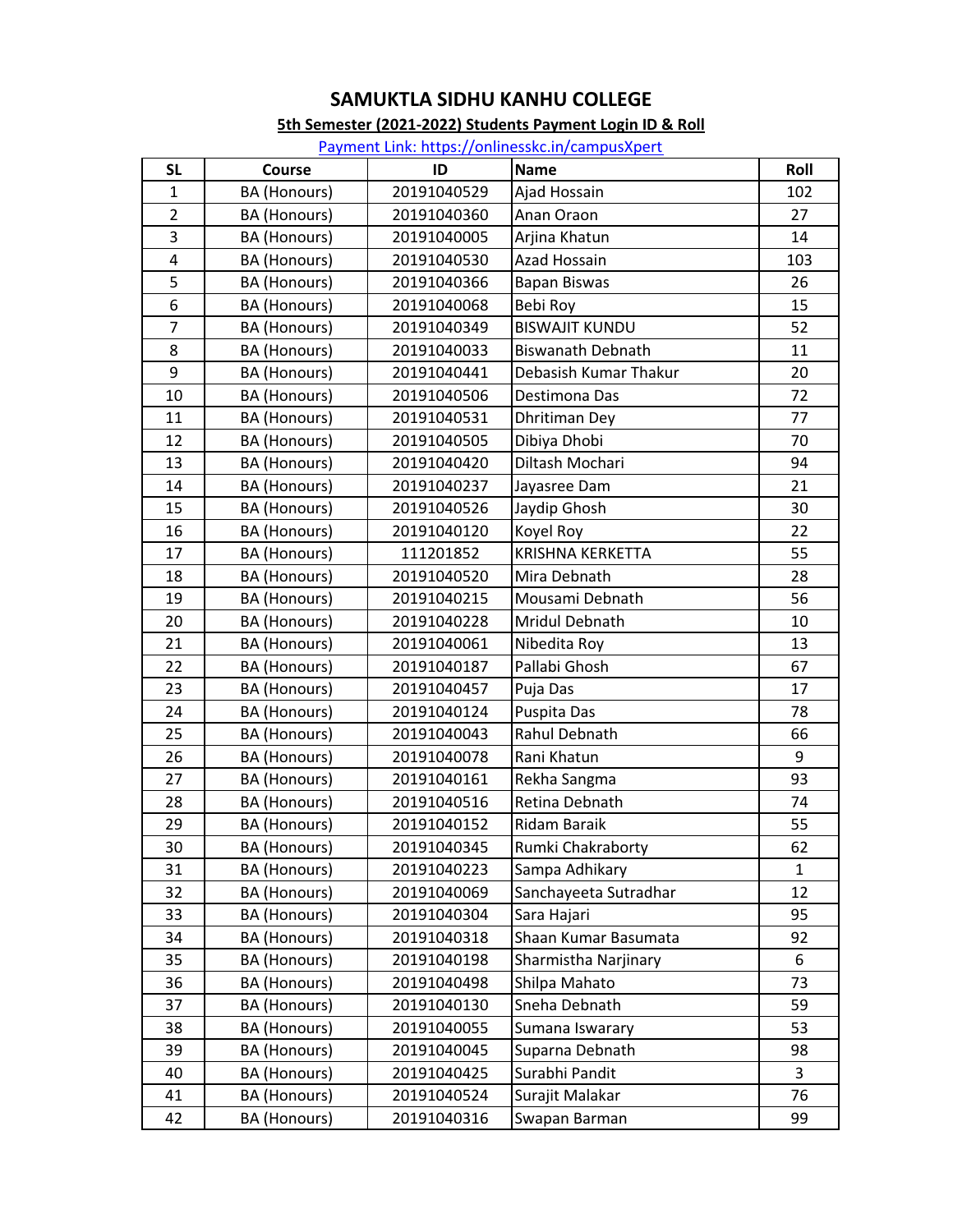#### 5th Semester (2021-2022) Students Payment Login ID & Roll

| <b>SL</b> | <b>Course</b>       | ID          | <b>Name</b>           | Roll |
|-----------|---------------------|-------------|-----------------------|------|
| 43        | <b>BA</b> (Honours) | 20191040248 | Urmila Debnath        | 57   |
| 44        | BA (Programme)      | 20191040476 | Abhijit Biswas        | 223  |
| 45        | BA (Programme)      | 20191040306 | Abhijit Roy           | 247  |
| 46        | BA (Programme)      | 20191040138 | Abhishek Karjee       | 260  |
| 47        | BA (Programme)      | 20191040321 | Akhil Debnath         | 203  |
| 48        | BA (Programme)      | 20191040427 | Alija Oraon           | 156  |
| 49        | BA (Programme)      | 20191040089 | Ananta Biswas         | 285  |
| 50        | BA (Programme)      | 20191040329 | Anee Oraon            | 205  |
| 51        | BA (Programme)      | 20191040481 | Angkit Gurung         | 169  |
| 52        | BA (Programme)      | 20191040325 | Anima Biswas          | 270  |
| 53        | BA (Programme)      | 20191040151 | Anisha Oraon          | 159  |
| 54        | BA (Programme)      | 20191040046 | Anjali Mandal         | 229  |
| 55        | BA (Programme)      | 20191040127 | Ankit Lakra           | 308  |
| 56        | BA (Programme)      | 20191040363 | Ankita Hangsa         | 265  |
| 57        | BA (Programme)      | 20191040147 | Anupama Das           | 288  |
| 58        | BA (Programme)      | 20191040176 | Arup Sutradhar        | 290  |
| 59        | BA (Programme)      | 20191040154 | Bikram Sutradhar      | 262  |
| 60        | BA (Programme)      | 20191040236 | <b>Bindiya Mangar</b> | 258  |
| 61        | BA (Programme)      | 20191040451 | Biswajit Adhikary     | 136  |
| 62        | BA (Programme)      | 20191040144 | Biswajit Sarkar       | 293  |
| 63        | BA (Programme)      | 20191040284 | Dipali Debnath        | 231  |
| 64        | BA (Programme)      | 20191040513 | Dipali Majumder       | 211  |
| 65        | BA (Programme)      | 20191040008 | Dipika Ghosh          | 243  |
| 66        | BA (Programme)      | 20191040049 | Dipti Debnath         | 230  |
| 67        | BA (Programme)      | 20191040287 | Dipti Saha            | 221  |
| 68        | BA (Programme)      | 20191040207 | Disha Lakra           | 240  |
| 69        | BA (Programme)      | 20191040311 | Diya Paul             | 304  |
| 70        | BA (Programme)      | 20191040465 | Fanindra Barman       | 184  |
| 71        | BA (Programme)      | 20191040172 | Fulmoni Marandi       | 200  |
| 72        | BA (Programme)      | 20191040389 | Gangamaya Subba       | 195  |
| 73        | BA (Programme)      | 20191040413 | Goutam Barman         | 157  |
| 74        | BA (Programme)      | 20191040010 | Hajna Khatun          | 143  |
| 75        | BA (Programme)      | 20191040039 | Hamida Khatun         | 242  |
| 76        | BA (Programme)      | 20191040110 | Iman Pal              | 267  |
| 77        | BA (Programme)      | 20191040129 | Iswo Kumar Iswarary   | 218  |
| 78        | BA (Programme)      | 20191040220 | Jackey Hazari         | 296  |
| 79        | BA (Programme)      | 20191040041 | Jaigun Khatun         | 190  |
| 80        | BA (Programme)      | 20191040077 | Jekinio Mochary       | 193  |
| 81        | BA (Programme)      | 20191040086 | Jezreel Marandi       | 255  |
| 82        | BA (Programme)      | 20191040281 | Jioswan Narjinary     | 261  |
| 83        | BA (Programme)      | 20191040473 | Jishai Basumata       | 181  |
| 84        | BA (Programme)      | 20191040326 | Julika Oraon          | 151  |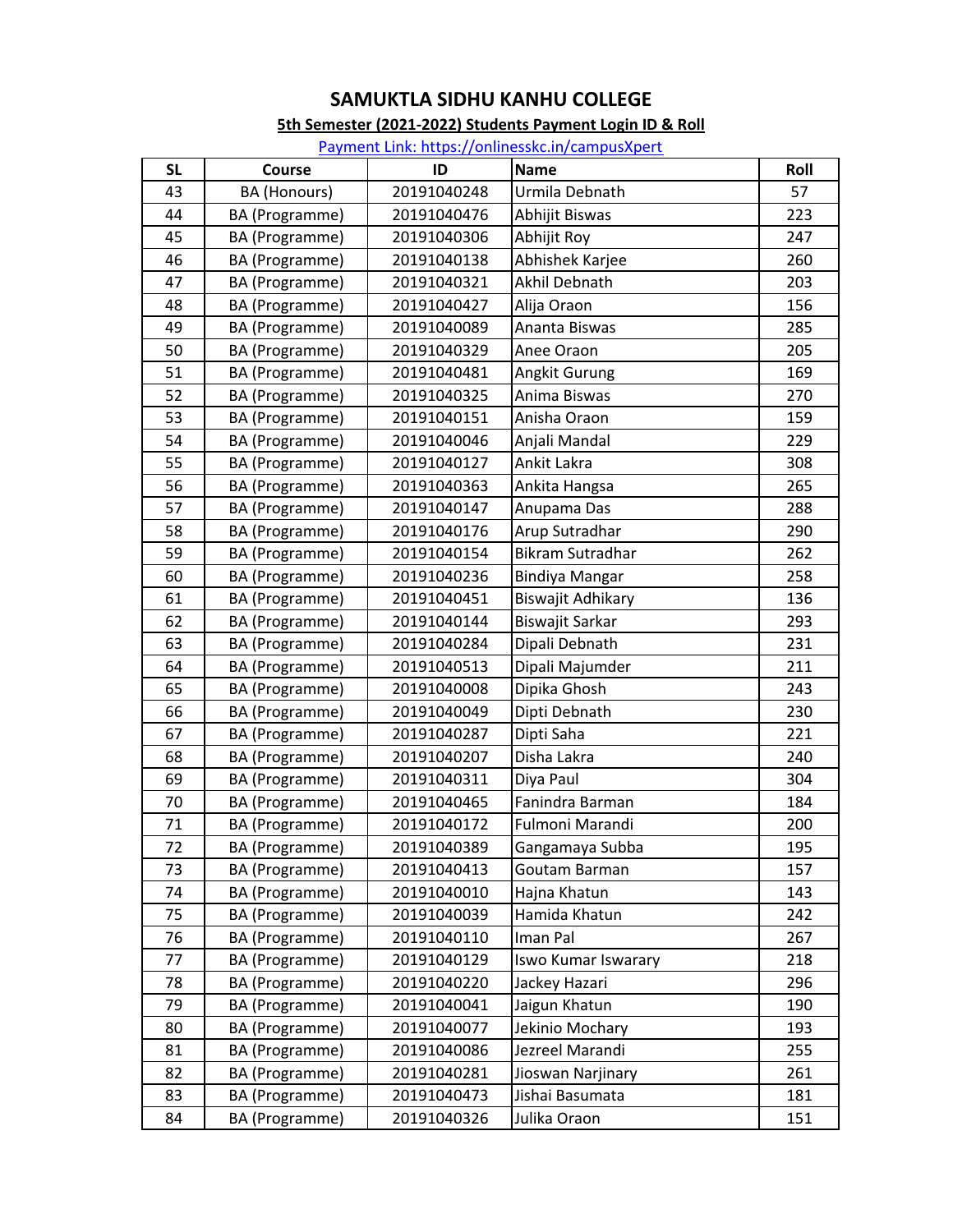#### 5th Semester (2021-2022) Students Payment Login ID & Roll

| <b>SL</b> | <b>Course</b>  | ID          | <b>Name</b>         | Roll |
|-----------|----------------|-------------|---------------------|------|
| 85        | BA (Programme) | 20191040155 | Jyoti Lakra         | 287  |
| 86        | BA (Programme) | 20191040324 | Kalista Ekka        | 149  |
| 87        | BA (Programme) | 20191040383 | Koushik Dutta       | 289  |
| 88        | BA (Programme) | 20191040525 | Kushal Sutradhar    | 306  |
| 89        | BA (Programme) | 20191040485 | Laxmi Debi Sanyashi | 302  |
| 90        | BA (Programme) | 20191040170 | Manish Toppo        | 249  |
| 91        | BA (Programme) | 20191040150 | Markush Marandi     | 254  |
| 92        | BA (Programme) | 20191040483 | Mithu Barman        | 171  |
| 93        | BA (Programme) | 20191040098 | Monisha Pandit      | 204  |
| 94        | BA (Programme) | 20191040286 | Mousumi Debnath     | 251  |
| 95        | BA (Programme) | 20191040361 | Namita Baishya      | 266  |
| 96        | BA (Programme) | 20191040080 | Namita Toppo        | 150  |
| 97        | BA (Programme) | 20191040119 | Nayna Jha           | 141  |
| 98        | BA (Programme) | 20191040490 | Nilam Oraon         | 209  |
| 99        | BA (Programme) | 20191040293 | Palmo Lama          | 139  |
| 100       | BA (Programme) | 20191040381 | Papan Roy           | 147  |
| 101       | BA (Programme) | 20191040489 | Partha Banik        | 202  |
| 102       | BA (Programme) | 20191040314 | Pinki Debnath       | 166  |
| 103       | BA (Programme) | 20191040251 | Pradip Debnath      | 160  |
| 104       | BA (Programme) | 20191040412 | Pritam Dhar         | 256  |
| 105       | BA (Programme) | 20191040426 | Priti Roy           | 170  |
| 106       | BA (Programme) | 20191040330 | Priya Das           | 269  |
| 107       | BA (Programme) | 20191040210 | Priyanka Debnath    | 165  |
| 108       | BA (Programme) | 20191040092 | Prosanta Mochary    | 174  |
| 109       | BA (Programme) | 20191040523 | Prosenjit Sutradhar | 305  |
| 110       | BA (Programme) | 20191040208 | Purnima Bhagat      | 146  |
| 111       | BA (Programme) | 20191040258 | Purnima Paul        | 222  |
| 112       | BA (Programme) | 20191040382 | Raj Debnath         | 226  |
| 113       | BA (Programme) | 20191040440 | Rajib Kar           | 295  |
| 114       | BA (Programme) | 20191040205 | Rajib Roy           | 158  |
| 115       | BA (Programme) | 20191040479 | Raju Biswas         | 281  |
| 116       | BA (Programme) | 20191040160 | Ranita Basumata     | 212  |
| 117       | BA (Programme) | 20191040007 | Rejina Khatun       | 144  |
| 118       | BA (Programme) | 20191040432 | Rimpi Debnath       | 167  |
| 119       | BA (Programme) | 20191040051 | Rinku Das           | 245  |
| 120       | BA (Programme) | 20191040201 | Rohini Oraon        | 206  |
| 121       | BA (Programme) | 20191040022 | Sahil Ekka          | 140  |
| 122       | BA (Programme) | 20191040140 | Sarna Debnath       | 227  |
| 123       | BA (Programme) | 20191040135 | Sarojini Tudu       | 198  |
| 124       | BA (Programme) | 20191040358 | Seema Rajbangshi    | 264  |
| 125       | BA (Programme) | 20191040486 | Sewli Barman        | 172  |
| 126       | BA (Programme) | 20191040196 | Shanti Lama         | 142  |